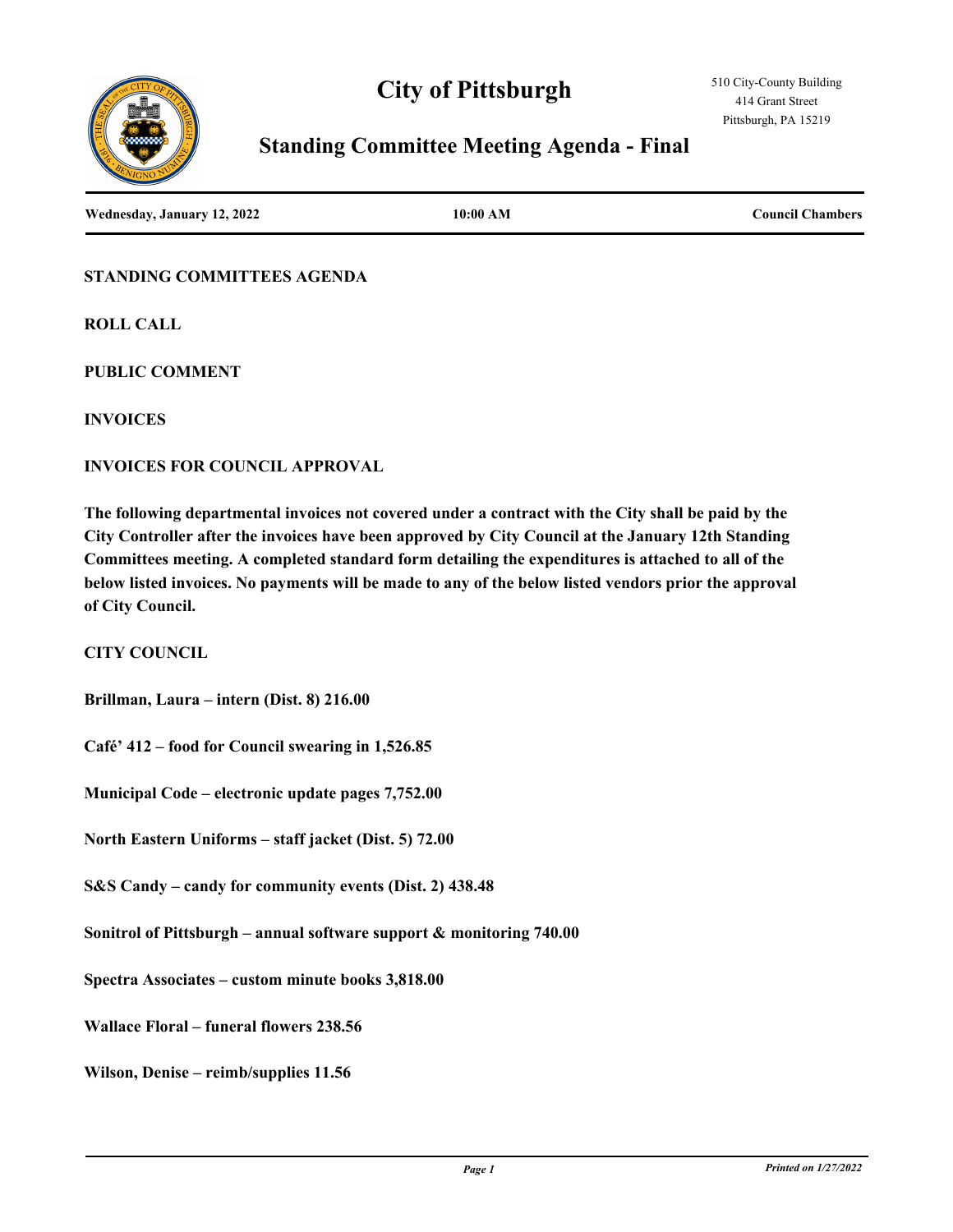#### **INTRA DEPARTMENTAL TRANSFERS**

# **P-CARD APPROVALS**

#### **PUBLIC WORKS COMMITTEE, MR. COGHILL, CHAIR**

#### **NEW PAPERS**

| 2022-0007    | Resolution authorizing the Mayor and the Director of the Department of Public       |
|--------------|-------------------------------------------------------------------------------------|
|              | Works, on behalf of the City of Pittsburgh to enter into an agreement or agreements |
|              | with the Housing Authority of Pittsburgh ("HACP").                                  |
| Attachments: | 2022-0007 Cover Letter-HACP Liberty Green letter (1)                                |
|              | <b>Summary 2022-0007</b>                                                            |

# **LAND USE AND ECONOMIC DEVELOPMENT COMMITTEE, MR. WILSON, CHAIR**

#### **DEFERRED PAPERS**

| 2021-2122    | Resolution approving a new Institutional Master Plan under the Pittsburgh Code, Title |
|--------------|---------------------------------------------------------------------------------------|
|              | Nine, Zoning, Article II, Chapter 905, Section 905.03.D and Article VII, Chapter      |
|              | 922, Section 922.12.G for Duquesne University entitled "Duquesne University"          |
|              | Institutional Master Plan" dated September 2021 on property currently zoned EMI,      |
|              | Educational/Medical Institution District, 1st Ward, Council District No. 6.           |
|              | (Public Hearing held 1/6/2022)                                                        |
| Attachments: | 2021-2122 Cover Letter DCP-MPZC-2019-00470 Duquesne IMP - Cover                       |
|              | 2021-2122 2021-10-18 Duquesne IMP-Rev2Final - Condensed (1)                           |
|              | 2021-2122 DCP MPZC 2019 00470 Duquesne University IMP and Rez                         |
|              | 2021-2122 DCP-MPZC-2019-00470 Duquesne IMP H A Report 2021-06                         |
|              | 2021-2122 DCP-MPZC-2019-00470 IMP and ZC DUQUESNE UNIVE                               |
|              | 2021-2122 Duquesne - Hearing Extension Letter                                         |
|              | 2021-2122 Planning Commission 2021-06-01 Minutes amended (1)                          |
|              | <b>Summary 2021-2122</b>                                                              |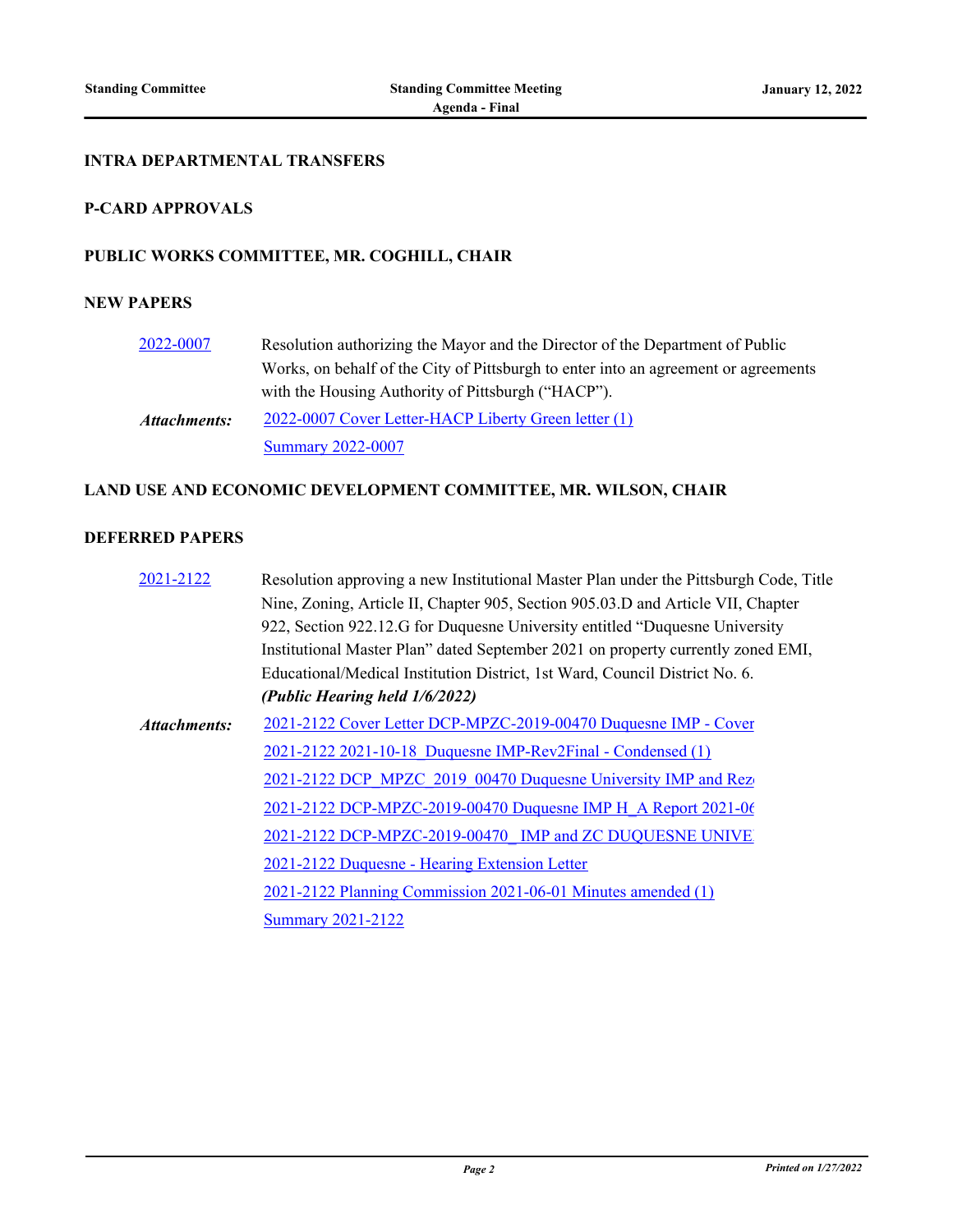| <b>Standing Committee</b> | <b>Standing Committee Meeting</b><br><b>Agenda - Final</b>                                                                                                                                                                                   | <b>January 12, 2022</b> |
|---------------------------|----------------------------------------------------------------------------------------------------------------------------------------------------------------------------------------------------------------------------------------------|-------------------------|
| 2021-2123                 | Ordinance amending the Pittsburgh Code, Title Nine, Zoning, Article I, Section                                                                                                                                                               |                         |
|                           | 902.03 Zoning Map, by changing from Uptown Public Realm, Subdistrict A                                                                                                                                                                       |                         |
|                           | (UPR-A) to Educational/Medical Institution (EMI), a certain property at 1323                                                                                                                                                                 |                         |
|                           | Forbes Avenue, Block Number 1-L, lot number 42, in the Allegheny County Block                                                                                                                                                                |                         |
|                           | and Lot System. A portion of the parcel is currently zoned Uptown Public Realm,                                                                                                                                                              |                         |
|                           | Subdistrict A (UPR-A).                                                                                                                                                                                                                       |                         |
|                           | (Public Hearing held 1/6/2022)                                                                                                                                                                                                               |                         |
| <b>Attachments:</b>       | 2021-2123 Cover Letter DCP-MPZC-2019-00470 Duquesne Zone Change                                                                                                                                                                              |                         |
|                           | 2021-2123 DCP MPZC 2019 00470 Duquesne University IMP and Rez                                                                                                                                                                                |                         |
|                           | 2021-2123 DCP-MPZC-2019-00470 Duquesne IMP H A Report 2021-06                                                                                                                                                                                |                         |
|                           | 2021-2123 DCP-MPZC-2019-00470 IMP and ZC DUQUESNE UNIVE                                                                                                                                                                                      |                         |
|                           | 2021-2123 Duquesne - Hearing Extension Letter                                                                                                                                                                                                |                         |
|                           | 2021-2123 Planning Commission 2021-06-01 Minutes amended                                                                                                                                                                                     |                         |
|                           | <b>Summary 2021-2123</b>                                                                                                                                                                                                                     |                         |
| <b>NEW PAPERS</b>         |                                                                                                                                                                                                                                              |                         |
| 2022-0012                 | Ordinance amending and supplementing the City Code at Title Six: Conduct, Article I:<br>$\mathbf{A}$ and $\mathbf{A}$ and $\mathbf{A}$ and $\mathbf{A}$ and $\mathbf{A}$ and $\mathbf{A}$ and $\mathbf{A}$ and $\mathbf{A}$ and $\mathbf{A}$ |                         |

Regulated Rights and Actions, by adding a new Chapter 610 entitled "Prohibition on Use of Certain Bags and Checkout Bag Charge," to permit the use of only certain bags by retail establishments at the point of sale or for a delivery; and establishing a charge, payable by the customer to the establishment, for the provision of other types of bags; all under certain terms and conditions.

**SPONSOR /S:** COUNCIL MEMBER STRASSBURGER, COUNCIL MEMBER KRAUS, COUNCIL MEMBER O'CONNOR AND COUNCIL MEMBER WILSON

## **URBAN RECREATION COMMITTEE, REV. BURGESS, CHAIR**

## **NEW PAPERS**

[2022-0005](http://pittsburgh.legistar.com/gateway.aspx?m=l&id=/matter.aspx?key=27295) Resolution authorizing the Director of the Department of Parks and Recreation, and/or the Director of the Department of Public Safety and Director of the Office and Management and Budget to enter into agreements in individual amounts of Ten Thousand Dollars (\$10,000.00) or less with performers, instructors, artists, referees, and persons with specialized skills in connection with the Departments' recreational and instructional programs and special events services.

[2022-0005 Cover Letter-2022 Generic Res](http://pittsburgh.legistar.com/gateway.aspx?M=F&ID=b87cf0c3-abe9-4297-8836-864975d4a34b.docx) [Summary 2022-0005](http://pittsburgh.legistar.com/gateway.aspx?M=F&ID=7bc44cd8-09ff-4555-bfdc-a016df15b8ff.docx) *Attachments:*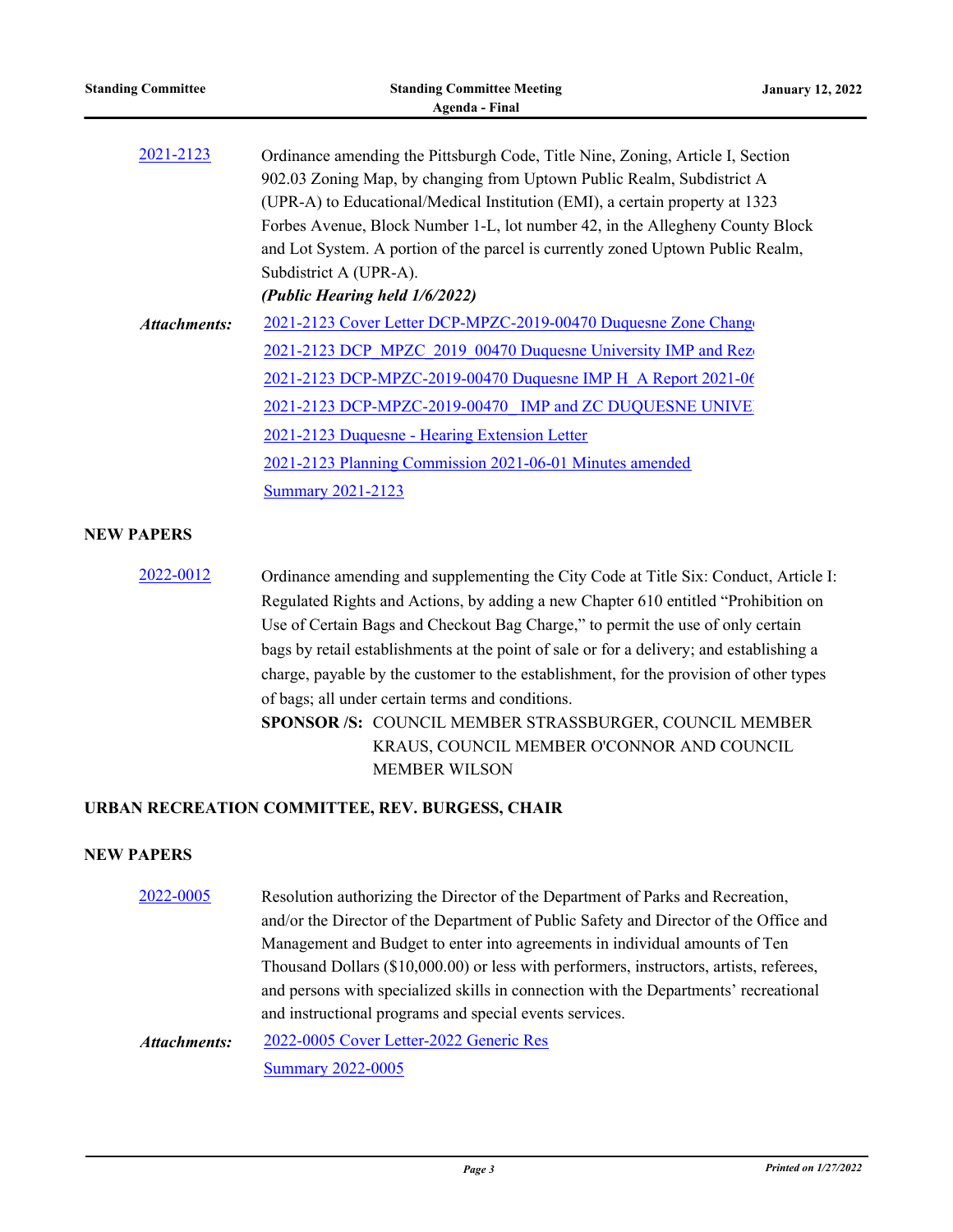| <b>Standing Committee</b> | <b>Standing Committee Meeting</b><br>Agenda - Final                                                                                                                                                                                                                                                                                        | <b>January 12, 2022</b> |
|---------------------------|--------------------------------------------------------------------------------------------------------------------------------------------------------------------------------------------------------------------------------------------------------------------------------------------------------------------------------------------|-------------------------|
| 2022-0006                 | Resolution providing for an Agreement or Agreements, Lease(s) and/or License<br>Agreement(s) for the use of certain property for senior facilities for the provision of<br>center services to seniors in an amount not to exceed Fifteen Thousand, Two<br>Hundred Dollars (\$15,200.00), chargeable to and payable from the Senior Citizen |                         |
| Attachments:              | Program Trust Fund in the Department of Parks and Recreation.<br>2022-0006 Cover Letter-2022 Senior Rents<br><b>Summary 2022-0006</b>                                                                                                                                                                                                      |                         |

# **INTERGOVERNMENTAL AFFAIRS COMMITTEE, MS. GROSS, CHAIR**

# **NEW PAPERS**

| 2022-0008           | Resolution adopting the Plan Revision to the City of Pittsburgh's Official Sewage      |
|---------------------|----------------------------------------------------------------------------------------|
|                     | Facilities Plan for the Winchester Thurston School project which will involve the      |
|                     | redevelopment/renovation of an existing 2-story commercial/retail building to create a |
|                     | new day school equipped with offices, classrooms, and restrooms. The site address is   |
|                     | 4951 Centre Avenue, Pittsburgh, PA 15213, in the 8th Ward.                             |
| <b>Attachments:</b> | 2022-0008 Cover Letter-Sewer Module Cover Letter - 4951 Centre Ave (                   |
|                     | <b>Summary 2022-0008</b>                                                               |
|                     | 2022-0008-Winchester Thurston School SFPM City Council                                 |
|                     | 2022-0008-Sewer Module Questionnaire for Council - 4951 Centre Ave                     |
| 2022-0009           | Resolution adopting Plan Revision to the City of Pittsburgh's Official Sewage          |
|                     | Facilities Plan for 405 N. Beatty Street, Pittsburgh, PA 15206.                        |
| <b>Attachments:</b> | 2022-0009 Cover Letter-Sewer Module Cover Letter 405 North Beatty St                   |
|                     | <b>Summary 2022-0009</b>                                                               |
|                     | 2022-0009-405 N. Beatty Street A-22-00 PM Ltr                                          |
|                     | 2022-0009-405NBeattySt Component 4A                                                    |
|                     | 2022-0009-N. Beatty                                                                    |
|                     | 2022-0009-Sewer Module Questionnaire for Council - 405 N. Beatty Stre                  |